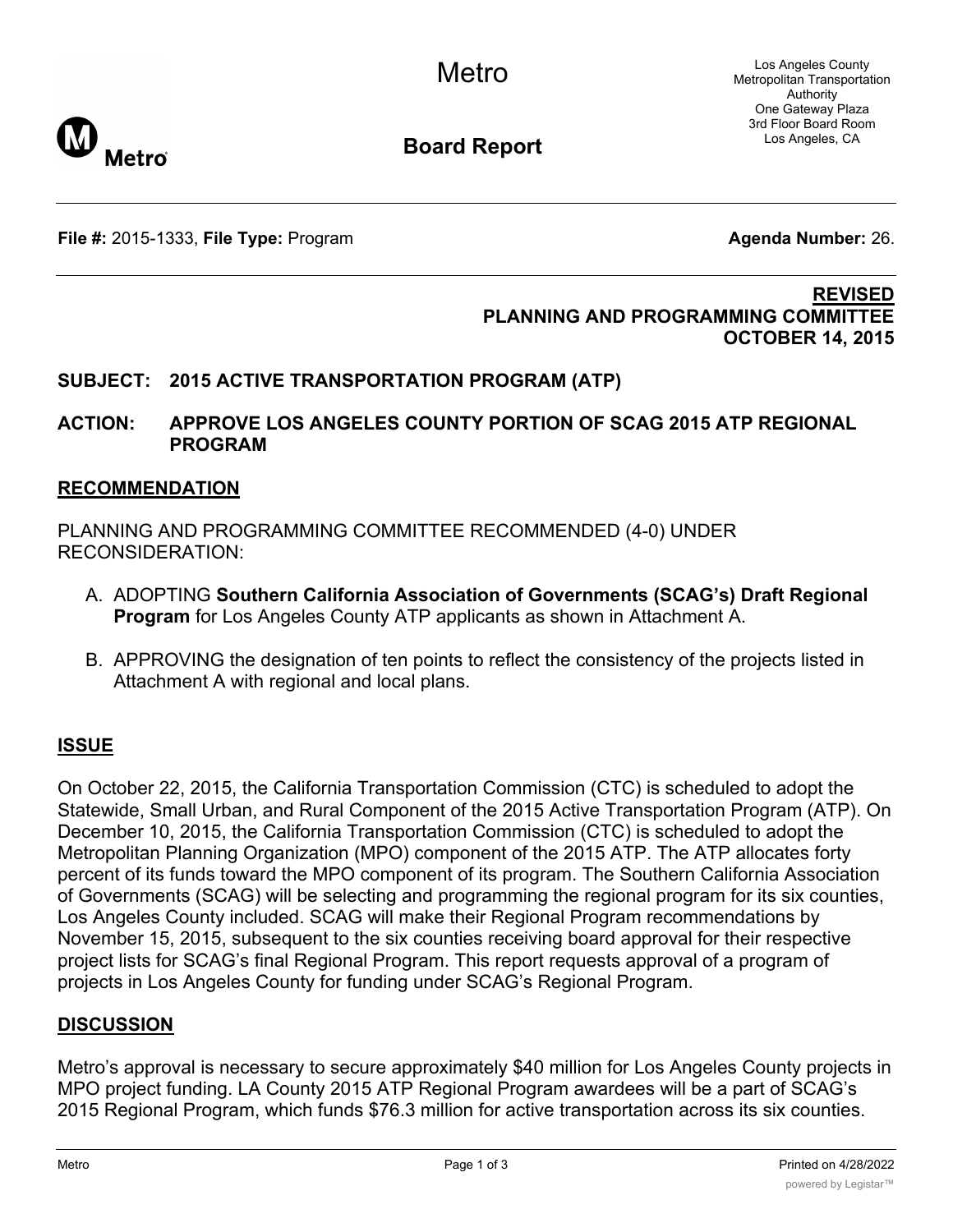Applicants are also vying for up to \$180 million in the Statewide ATP competition.

# 2015 Regional Project Selection Process

The CTC released its recommendations for the 2015 ATP Statewide Program on September 15, 2015. As a secondary process to the 2015 ATP, Large Metropolitan Planning Organizations (MPOs) within California will be administering forty percent of the program funds for their respective regions. SCAG's Regional Share will be awarded based on the State's 2015 ATP guidelines and scoring with additional evaluation of criteria.

The six county transportation commissions in the SCAG area will review the Regional Program's implementation project list and assign up to ten points for projects that are consistent with plans adopted by local and regional governments within the county. At the April 2015 meeting, Metro Board identified the SCAG 2012 Regional Transportation Plan (RTP) and Metro's 2009 Long Range Transportation Plan (LRTP) as the two guiding documents to review and assign the ten points for the Los Angeles County ATP projects. Staff has identified the ten points according to the Board policy in a September 2015 report. The point assignments are also listed in Attachment A.

Three percent (3%) of SCAG's Regional Program budget has been dedicated towards planning projects. The remaining 97% has been applied towards implementation projects-planning, design, and construction of both infrastructure and non-infrastructure projects. SCAG and its member counties have determined the implementation project list according to the ten point assignments and funding marks, which are based on county population. Planning projects are to be identified by SCAG, not by funding marks. Attachment A was prepared prior to SCAG's identification of planning projects for funding. Attachment A lists all Los Angeles County plan applications in order of state recommended score. The final Regional Program ensures geographic equity across the six SCAG counties and that at least 25% of its funding has been awarded to disadvantaged communities.

# SCAG 2015 Regional Program

SCAG will make its final project programming recommendations to the CTC by November 15, 2015. Each county transportation commission will be seeking board approval for their respective project lists prior to this date. Should there be changes in the draft program as part of SCAG's or the CTC's adoption processes, staff will return to the Board with an update.

As a valuable funding source for bicycle and pedestrian improvements, the ATP is a good tool to help augment the Call for Projects (CFP) resources. Metro staff is working with stakeholders to assess how best to make the CFP synergistic with the ATP. Staff anticipates coming back to the Board in a subsequent cycle with further recommendations.

# **DETERMINATION OF SAFETY IMPACT**

Many of the projects described in the report include bicycle and pedestrian safety improvements. This report itself will have no direct impact on the safety of our customers and employees.

# **FINANCIAL IMPACT**